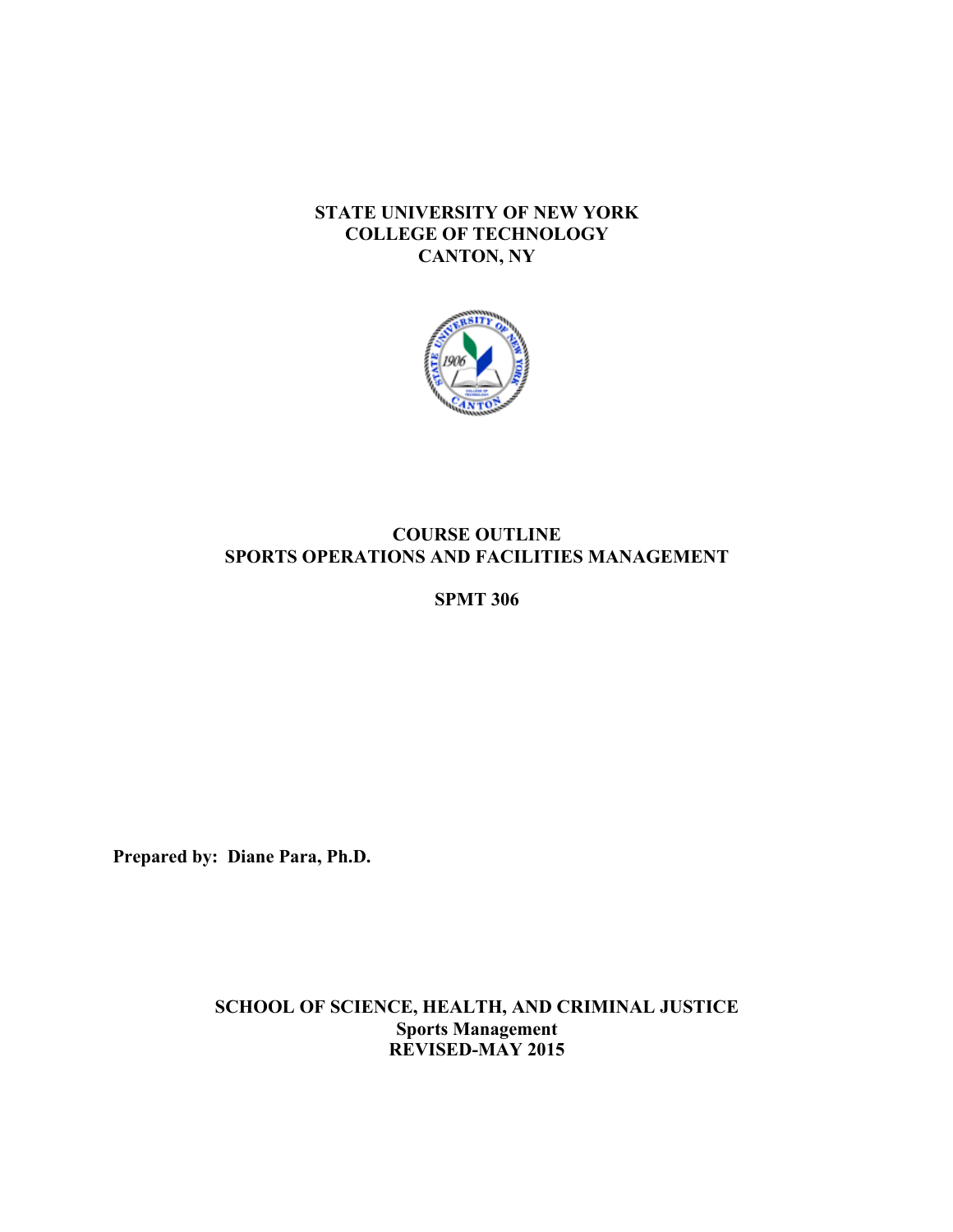## **SPMT 306 - SPORTS OPERATIONS AND FACILITIES MANAGEMENT**

- **A. TITLE:** Sports Operations and Facilities Management
- **B. COURSE NUMBER:** SPMT 306
- **C. CREDIT HOURS:** 3
- **D. WRITING INTENSIVE COURSE:** N
- **E. COURSE LENGTH:** 15 weeks
- **F: SEMESTER(S) OFFERED:** Fall/Spring
- **G. HOURS OF LECTURE, LABORATORY, RECITATION, TUTORIAL, ACTIVITY:** Three lecture hours per week.

**H.** CATALOG DESCRIPTION: This course is designed to introduce students to the planning, design, and development of sport and recreation facilities and to the principles and and state laws, policy and procedure development, risk management, financial management, and human resource management. Through visits and tours of various sport and/or recreation techniques of facility operation and management. The course will cover specific topics related to sport operations and facility management such as: organization and management, federal facilities, students will be able see practical applications of theories learned in the classroom.

# **I. PRE-REQUISITIES/CO-COURSES:**

 a.) Pre-requisites: Must be a junior/senior Sports Management major or a Health and Fitness Promotions major.

## **J. GOALS (STUDENT LEARNING OUTCOMES):**

#### **By the end of this course, the student will be able to:**

| <b>Course Objective</b>                                             | <b>Institutional SLO</b> |
|---------------------------------------------------------------------|--------------------------|
| a. Describe operational structure and                               | 2. Crit. Thinking        |
| management/leadership concepts associated with the                  | 3. Prof. Competence      |
| operation of sport and recreation facilities                        |                          |
| Identify and analyze major trends and issues<br>b.                  | 2. Crit. Thinking        |
| impacting the planning, designing, construction of                  | 3. Prof. Competence      |
| sport and recreation facilities                                     |                          |
| Explain and differentiate between funding sources<br>$\mathsf{C}$ . | 2. Crit. Thinking        |
| for sport and recreation facilities                                 | 3. Prof. Competence      |
| Develop budget and cost analysis for different<br>d.                | 2. Crit. Thinking        |
| components and functions of a sport or recreation                   | 3. Prof. Competence      |
| facility                                                            |                          |
| e. Explain the importance of risk management in the                 | 2. Crit. Thinking        |
| planning and on-going operations of sport and                       | 3. Prof. Competence      |
| recreation facilities and identify and define the various           |                          |
| stages involved in the risk management process                      |                          |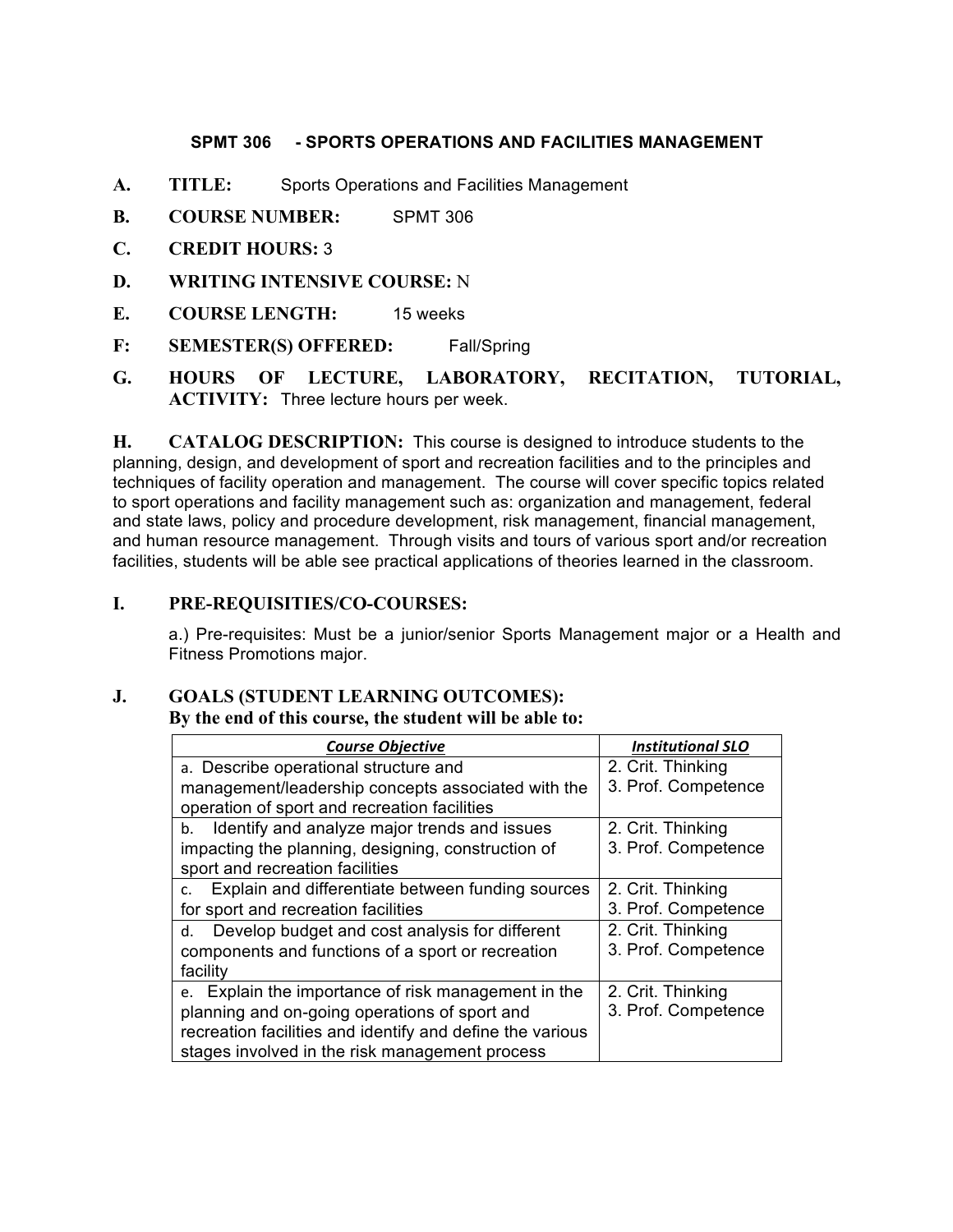# **K. TEXTS:**

Fried, Gil (2005). *Managing Sport Facilities.* Champaign, IL: Human Kinetics. 3d edition.

# **L. REFERENCES:**

 Ammon, R., Blair D., Southall, R. (2003). *Sport Facility Management: Organizing Events and Mitigating Risks.* Morgantown, WV: Fitness Information Technology. Westerbeek, H., Smith, A., Turner, P., Emery, P., Green, C., & van Leeuwen, L. (2006).  *Managing Sport Facilities and Major Events.* New York, NY: Routledge.

**M. EQUIPMENT:** Technology Enhanced Classroom

# **N. GRADING METHOD:** A-F

## **O. MEASUREMENT CRITERIA/METHODS:**

- • Class attendance and participation
- • Field Trip Attendance/Post-visit reports
- • Chapter assignments and exams
- Group case study projects

## **P. DETAILED COURSE OUTLINE:**

## **I. Introduction and Overview**

- a. Discussion of course expectations, objectives and outcomes
- b. Sports facilities and operations and other relevant coursework discussion

## **II. History of Sports Facilities**

- a. Public assembly facilities in ancient times
- b. Facility management from ancient to modern times.
- c. Future of sports facilities.

#### **III. Facility Management**

- a. What is facility management and its many roles
- b. Key skills to become a facility manager

#### **IV. Facility Operations**

- a. Space management within a sports facility
- b. Managing specialized components in a sports facility
- c. Building and maintaining grass fields

## **V. Field Trips/Experiences**

- a. Visit several local sport venues/facilities and participate in tours and Q&A sessions
- b. Generate written reports on each venue; applying management, organizational and operational/functional concepts to each report
- c. Relate each trip to group projects/paper/discussions